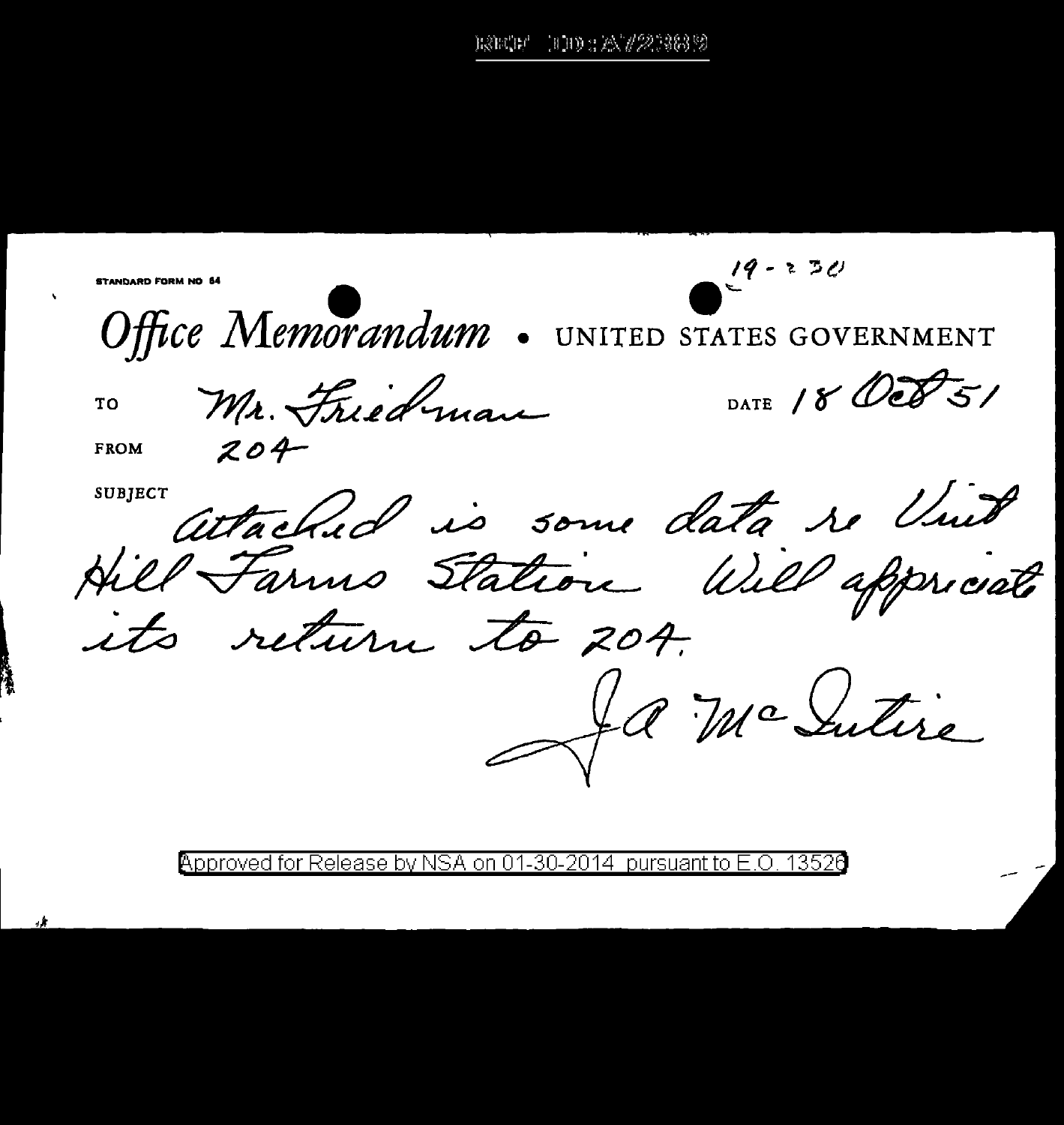$100439$ 

## **REF ID:A72389**

*3* Oct. 1951

## VINT HILL FARMS

EXISTING HOUSING FACILITIES FOR OFFICERS AND NON-COMS FAMILY HOUSING.

56 permanent NCO quarters (7 buildings with 8 units per bldg.)

28 permanent NCO quarters (14 duplex buildings)

16 temporary NCO quarters (Modified temporary buildings presently occupied by officers.

2 temporary NCO quarters (Houses obtained when land was purchased)

1 modified temporary house for commanding officer.

## EXISTING HOUSING FACILITIES FOR BOQ

16 spaces are used in the "Big House" purchased with the land. EXISTING HOUSING FACILITIES FOR ENLISTED MEH

500 permanent spaces exist in the form of barracks (72 sqft per man)

 $548$  temporary spaces exist in the form of tar paper covered blog.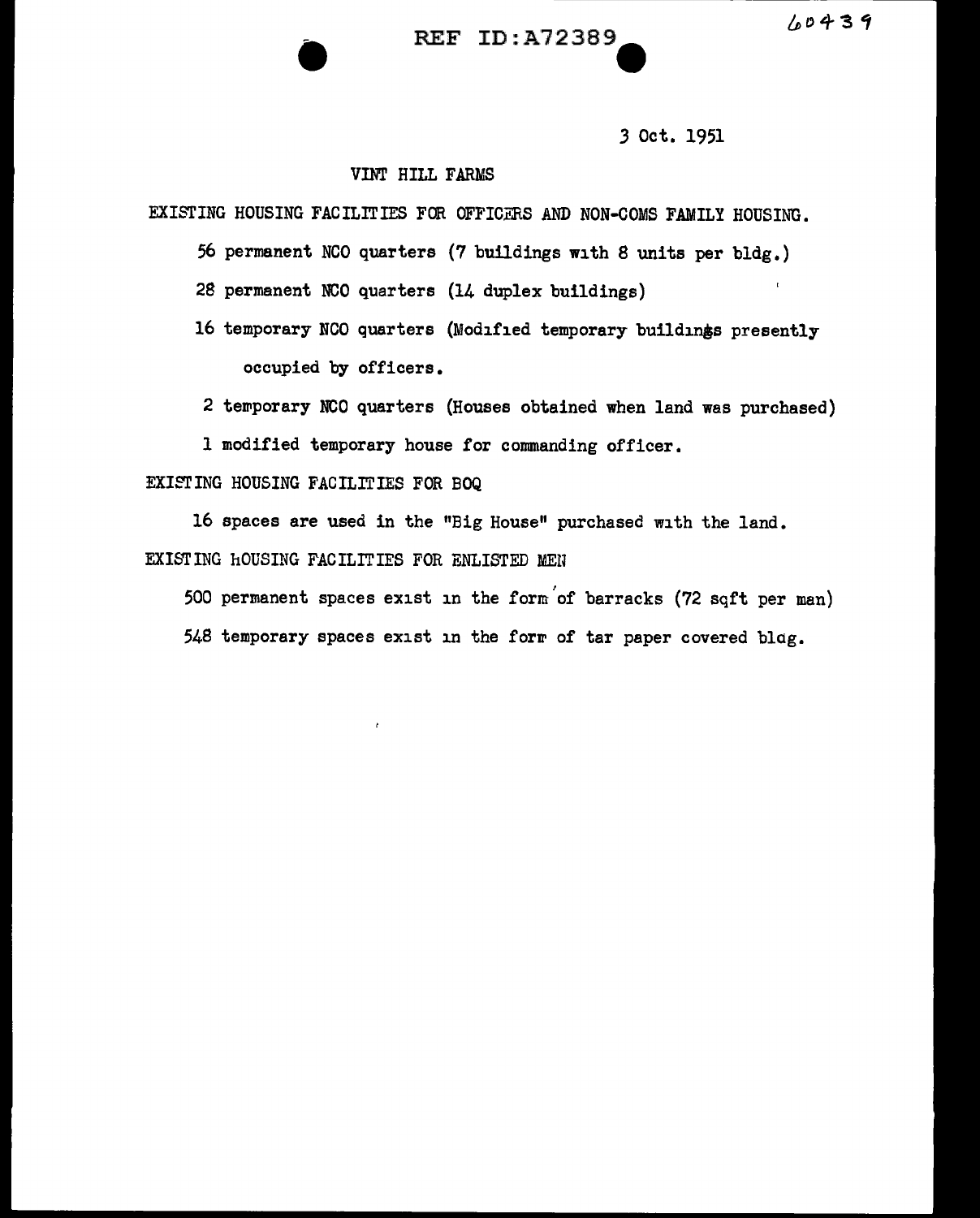

REF ID:A72389<br>
CONSTRUCTION WORK IN PROGRESS OR RECENTLY COMPLETED.

165 permanent spaces being constructed at the present tire and will be finished by 31st December 1951. (72 sqft per man) E.M. Operations Building.

Ground Broken 6 July 1951

4% Completed 31 August 1951

Est. Completion Date. *3* April 1952

Contract cost for the buildigg \$599,176

Security Fence. Completed 26 October 1951 - Antenna field fence constructed of 81 chain link wire with 4 stranas of barbed wire. Cost. \$60,987

Patrol Roads. Completed road inside of fence.

Cost. \$50, 750

Theater. Corpleted 5 September - is in operation.

Permanent Warehouse, Post

Ground Broked. 6 July 1951

11% Completed 31 August 1951

Completion Date. 1 Jan. 1952

Actual Cost \$217,927

CONSTRUCTION TO BE STARTED IN 1952. FUNDS AVAILABLE

Warehouse, Modified temporary bldg for the storage of classified material.

30,000 sqft

Est. Cost \$155,000